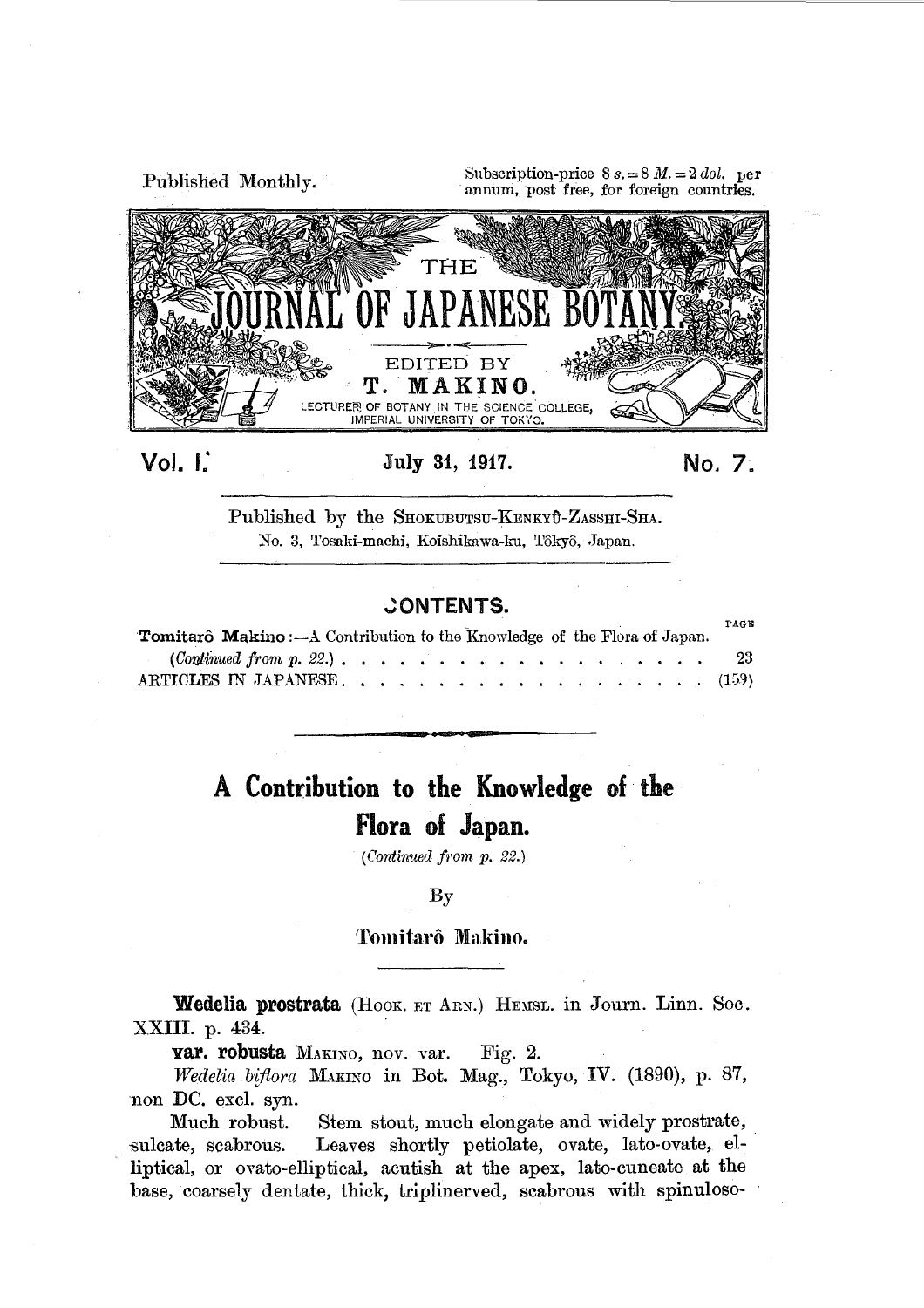[Vol. I. No. 7]

hispid hairs, attaining 8 em. long, 5 em. wide. Heads larger, about 3 em. in diameter. Involucral-scales broad. Rayflowers yellow, about 7-8.

Nom. Jap.  $\hat{O}$ -hamaguruma. *Hab.* Prov. TOSA: Kashiwa-jima in Hata-gôri (T. MAKI-NO! Sept.· 1881, Oct. 1885).

This differs from Wedelia *bijlora* DC. (Jap. *R':idachi-hanwguruma, Torniwa-hamagwnmul)*  which has the smootish, ascending and long- branching stems, many-serrated and nonscabrous leaves having the tapering apex and broader base, more numerous and smaller heads, and narrow-involucralscales.

**Artemisia vulgaris** LINN. Sp. Pl. p. 848.

**var. kiusiana** MAKINo, nov. var.

Fig. 2. Wadelia prostrata HEMSL. var. robusta MAKINO.  $\bar{X} \times \frac{3}{2}$ 

Leaves lato-ovate, densely albo-tomentose beneath, about 3-4 cleft ; lobes erect-patent; ovate, short-acuminate, irregularly subinciso-dentate; leaves among the inflorescences small and often entire. Involucre thinly alho-tomentose.

Nom. Jap. *Hiroha-yamayomogi*. *Hab.* KIUSIU, mountains.

#### **Siegesbeckia pubescens** MAKINo, nov. comb.

Siegesbeckia orientalis forma a. pubescens MAKINO in Bot. Mag., Tokyo, XVIII. (1904), p. 100.

*Siegesbeclcia orientalis var. pubescens* MAKINo, ined.

Stem stout, green and sometimes purple, patently villosopubescent, oppositely branched above ; main stem nearly continued to the top. Leaves large, deep-green, flaccid, orbiculato-ovate, shortacuminate, broadly cuneate or rounded-cuneate and angustately cuneately decurrent to the petiole at the base, numerously irregularly mucronato-dentate with acute or acutish teeth, softly pubescent on both surfaces. Heads rather large, numerous and often dense.

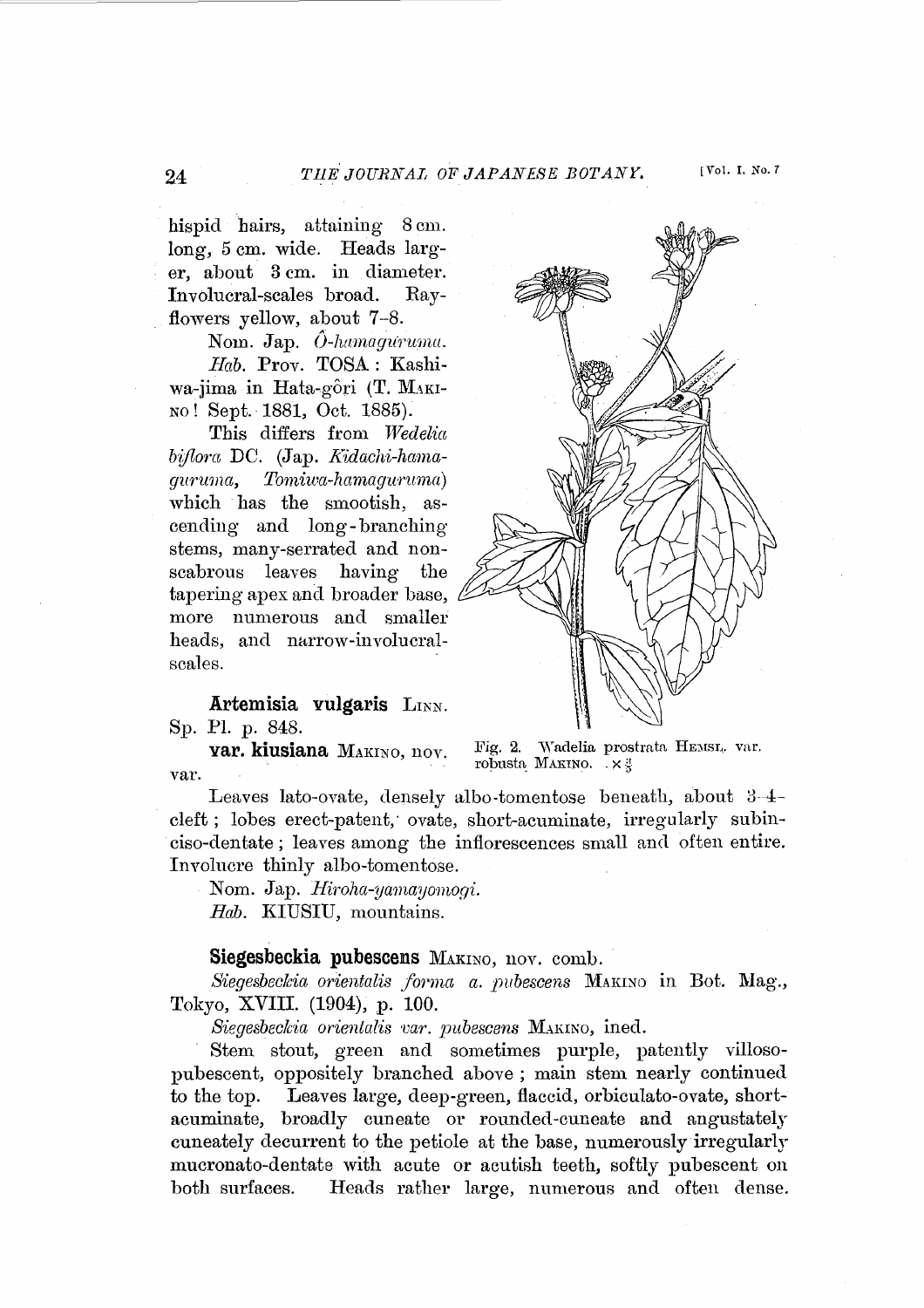Ray-flowers yellow.

Nom. Jap. Me-namomi.

*Hab.* JAPAN, common.

This species is more robust than the next *Siggesbeckia glabrescens*  MAKINO, and scales of the involucre are broader than those of the latter species.

#### **Siegesbeokia glabresoens** MAKINo, nov. comb.

Siegesbeckia orientalis forma *b. glabrescens* MAKINO in Bot. Mag., Tokyo, XVIII. (1904), p. 100.

*Siegesbeclcia orientalis 'Uar. glabrescens* MAKINO, ined.

Stem slender, often purple, thinly pubescent with adpressed hairs, oppositely branched above; main stem continued to the top. Leaves broadly ovate, oval-ovate, or ovate, acuminate, broadly cuneate or rounded-cuneate and angustately cuneately decurrent to the petiole at the base, irregularly many-serrato-dentate with acute or acutish teeth, pubescent with short hairs on. both surfaces. Heads rather small, rather laxly disposed. Ray-flowers yellow.

Nom. Jap. *Ko-menamomi* (nov.).

*Hab.* JAPAN, common.

Siegesbeckia orientalis LINN. Sp. Pl. p. 900; DC. Prodr. V. p. 495; HOOK. FIL. Fl. Brit. Ind. III. p. 304.

Siegesbeckia orientalis forma c. angustifolia MAKINO in Bot. Mag., Tokyo, XVIII. (1904), p. 100.

Siegesbeckia orientalis var. angustifolia MAKINO, ined.

Stem attaining about 1m. or more long, pubescent, viridescent, repeatedly dichotomously branched above; top of the main stem soon stopping. with a peduncled head and branching dichotomously. Leaves light green, pubescent with short hairs, deltoid-ovate, truncato-cuneate or deltoid-cuneate at the hase, irregularly coarsely sinuato-dentate with usually obtuse or sometimes acutish teeth, the superior ones narrower, cuneate at the base, deltoid-lanceolate or lanceolate; petiole narrowly cuneately winged by the decurrence of the blade. Heads very numerous, small. Involucral-scales 5, patent, slender, minutely glandular. Bey-flowers 5-G; ligule short and broad, 3-lobed; lobes obtuse. Disk-flowers several or subnumerous.

Nom. Jap. Tsukushi-menamomi (nov.).

Hab. KIUSIU, southern, common (T. KAWAKAMI!; T. MAKINO!; Z. TASHIRO!); Prov. TOSA in Shikoku: Urado (S. YANO!); Prov. SAGAMI: Kurihama (T. MAKINO! Oct. 15, 1916).

This species is very common in Formosa, Loochoo, and southern parts of Kiusiu.